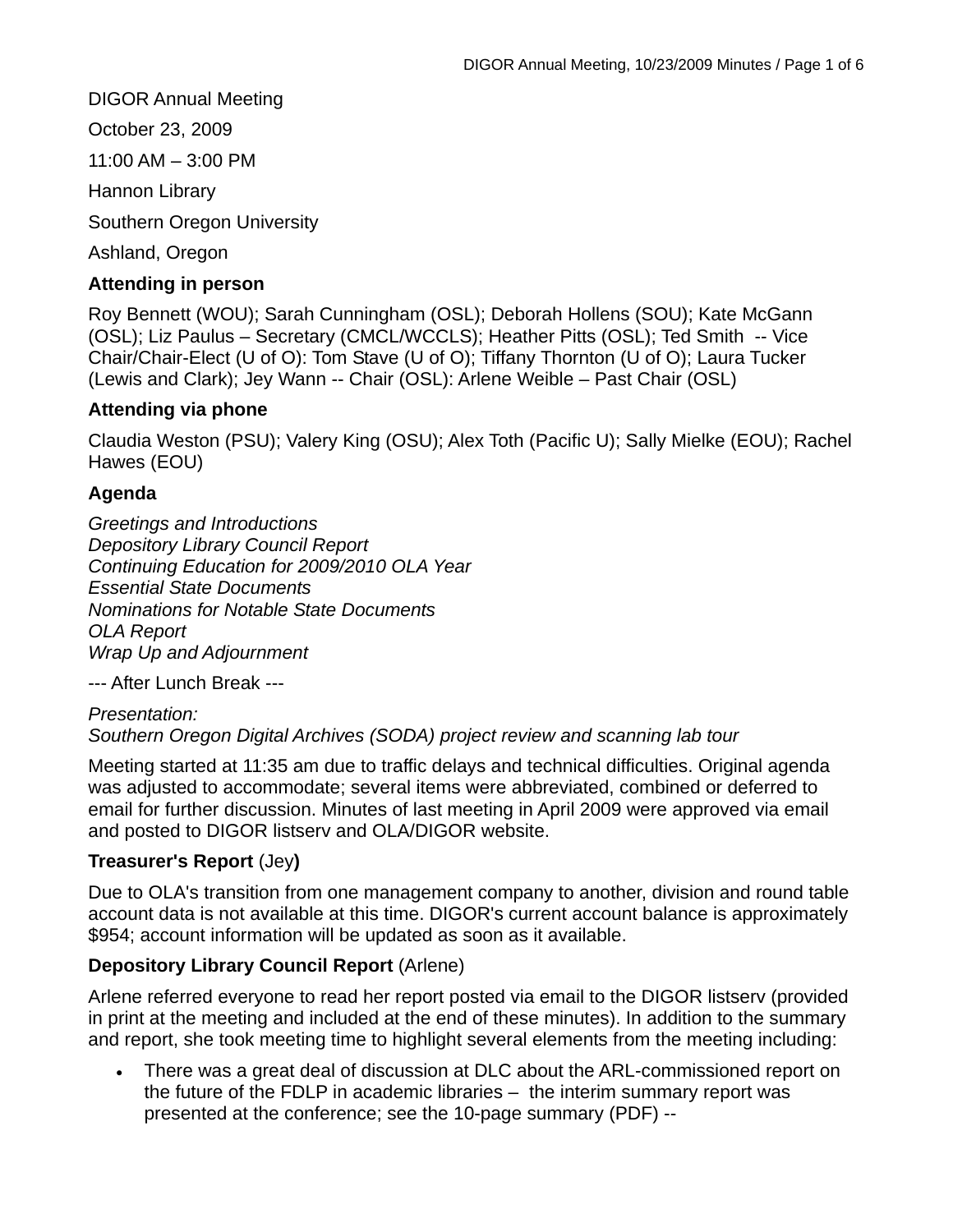### <http://www.arl.org/pp/access/fdlp/index.shtml>

• Public Access Assessment program – the program will focus on evaluating Depository Libraries' websites. Focus is on accessibility; processing of collections. They've already done two statewide assessments (ex: Texas). Oregon may be high on the list of states to be reviewed early in the program, since several GPO staff members are Oregonians and like an excuse to visit if any follow up is needed. She advised taking a look at the requirements. To prepare, review the Initial Review Checklist at the Public Access Assessments: <http://www.fdlp.gov/outreach/paa>

Several attendees had comments and questions about the Fall DLP meeting, including:

- Claudia also attended the conference, and adds that GPO is very interested in gathering feedback on the proposed changes and the report, and they are encouraging use of the FDLP Community through FDLP Desktop at: <http://community.fdlp.gov/>
- Deb and others expressed their ongoing concern about the time consuming nature of the discard process. Arlene said that within the state regional depository process there should be ways to find options to mitigate the impact, and that is something that can be worked on.
- In light of our scanning project tour later in the day, Alex asked "Who's doing digitization of government documents" in Oregon and elsewhere? Claudia commented, "Many. And that's the problem." There's a scanning projects registry at GPO – [http://registry.fdlp.gov/?flag=searchp&st\\_3=R.](http://registry.fdlp.gov/?flag=searchp&st_3=R) SOU is doing quite a bit (see links below under Tour), and Alex says Pacific University is considering some projects, including looking at Bureau of Indian Affairs' materials as possible high-interest. Arlene encouraged him to check the list to see what's already been done by others. Liz also commented that for maps, the Western Association of Map Librarians is maintaining a scanning projects clearinghouse, and that SOU and other Oregon institutions with scanned maps should take the time to register. Find the registry and instructions at: <http://waml.org/clearinghouse.html> Note that Oregon is very under-represented in this database, and any additions would be very welcome.

# **Continuing Education for 2009/2010 Year (Tom)**

With no OLA conference in 2010, continuing education will be planned separately from a major conference. After Tom gave a short report on training sessions already held in 2009, he stated that George Fox's Portland campus has hosted a couple of events and he would like to keep the "series" going, perhaps with another in Spring 2010.

The group then spent time brainstorming various topics, venues and ideas Jey outlined some opportunities for other conferences to consider – Oregon SSD in July 2010, regional library conferences (EOLA and SOLF). Sally said that they need commented that the regional groups definitely need more professional development opportunities nearby, and that attendance is driven by the quality of programming – topics have to be compelling and networking time available as part of the program.

Valery just attended a good webinar and wonder if we have interest in creating webinars --- Arlene says that this was a topic at the FDLP conference. GPO has software, called OPAL, that can be used to develop this kind of training. Arlene pointed out that for any technology solution, there is a learning curve and there has to be a commitment for technology support and management. Kate and Liz offered comments on various platforms, including OPAL and Second Life. Valery will talk with OSU technology/distance learning staff about options and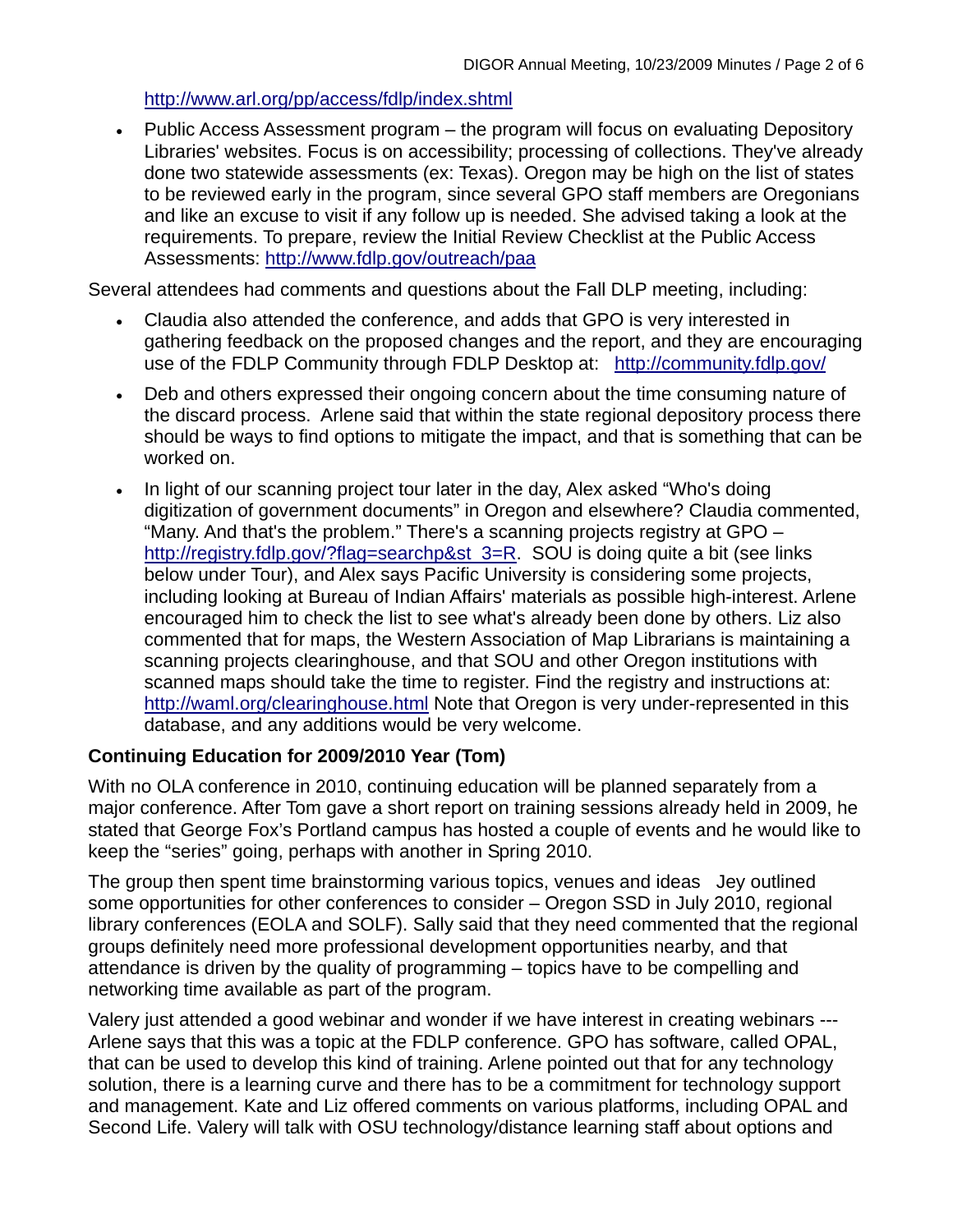challenges in virtual training environments.

Ideas for possible content providers/presenters

- Business Possible organizers/presenters: Tom Stave / Valery King / Kaiping Zhang / Laura Bridges – Tom and Valery will pursue this topic for presentation – could be April or earlier.
- Legal Reference Popular topic, particularly to refer to what's available for free or lowcost; possible presenters: Laura Orr (Washington County Law Library) or others
- Census Focus on "What's New for 2010?", "Issues in Data Collection". A trainer from Census may be available: (Linda ?). Jey and Kate can investigate.
- Genealogy
- NGOs and documents Tom is very interested in this topic and can elaborate on possible options
- Patent and Trademark Lewis and Clark is the regional depository; pursue possible April meeting and training at L & C in April.

The group decided that we should offer this list of possible topics for seminars on the DIGOR website, with the intention of soliciting interest from various libraries and communities for future training opportunities. When the minutes have been approved and posted, Ted will add a webpage to promote learning opportunities available through DIGOR, with a list like this as "possible topics".

### **Essential State Documents / Nominations for Notable Documents**

Jey, in the interest of time, briefly noted that OSL is interested in working on providing an updated version of the original "core documents" list to assist libraries for digital collections. She also suggested that members nominate Notable Documents as collected by Library Journal. An Oregon document was featured on the 2008 list, and nominations are still open for this year's list. The online nomination form is available at [www.ala.org/ala/godort/godortcommittees/godortpublications/notdocform.cfm](http://www.ala.org/ala/godort/godortcommittees/godortpublications/notdocform.cfm). The deadline for nomination is December 31, 2009.")

# **OLA Report**

As stated earlier, OLA will not be having a conference this year; the state association is opting to providing two pre-conferences to the PLA conference in March. Divisions/round tables are invited to meet during the PLA conference late March but are not required to do so. DIGOR will not plan sessions during the conference (too late to plan, plus room rental costs for business meetings are significant). DIGOR will have its business meeting(s) in conjunction with other continuing education opportunities like the proposed event at Lewis and Clark in April.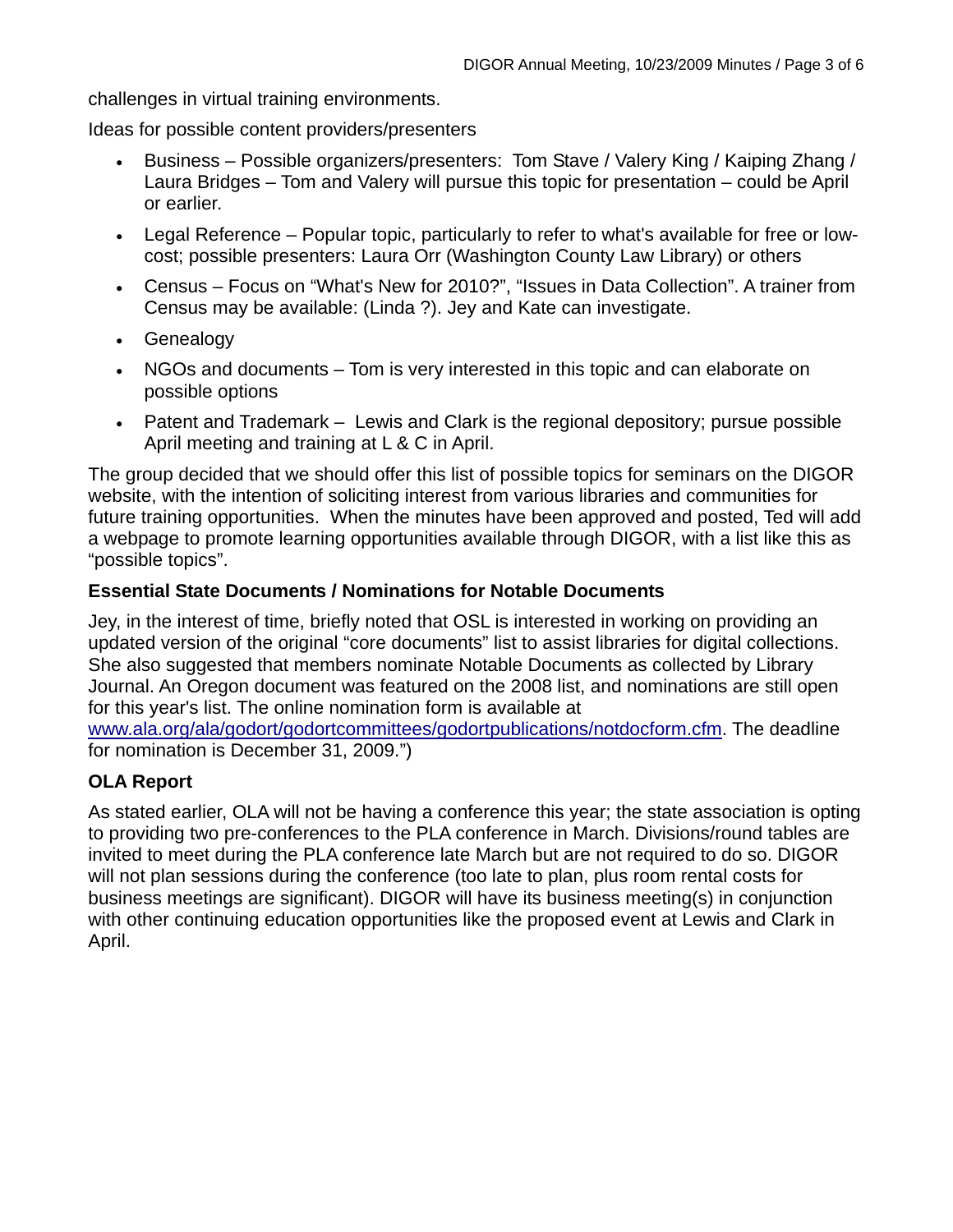# **Wrap Up – Presentation and Next Meeting Date**

The meeting adjourned at 12:45pm. After a lunch break, the group returned (without our remote attendees) to hear a review of SODA from Kate Cleland, Teresa Montgomery, Jules Filipski and Deborah Hollens of SOU, including overviews of metadata structure and different parts of the collection, as well as a tour of the scanning lab at the library. In particular, they highlighted the newly available Southern Oregon History Collection (SOHC), with more than 800 items, including maps, brochures, event programs, images, oral histories and more from library and museum collections across Southern Oregon. See the collection at: [http://soda.sou.edu/history.](http://soda.sou.edu/history)

Action items for DIGOR:

- **Training opportunity @ George Fox** in Spring 2009: Tom and Valery will begin planning session on business information from government sources.
- OLA Support Services Division conference Friday, July 17<sup>th</sup>, 2009 DIGORsponsored program – Arlene and Jey will pursue options.
- **Continuing education for regional groups**: SOLF Kate will make contact and inquire; EOLA – Sally will find out who is the best contact for planning.
- **Webinar technology and options** Valery will talk with OSU staff about their experiences and available technology
- **Topic list for continuing education options from DIGOR** A list of topics generated at this meeting (see Continuing Education section of minutes) will be posted to DIGOR web page for review.

**Next meeting --** tentatively scheduled for the last Friday in April 2010 at Lewis and Clark College, Portland, to coincide with a proposed Continuing Education session on patent and trademark law and information services.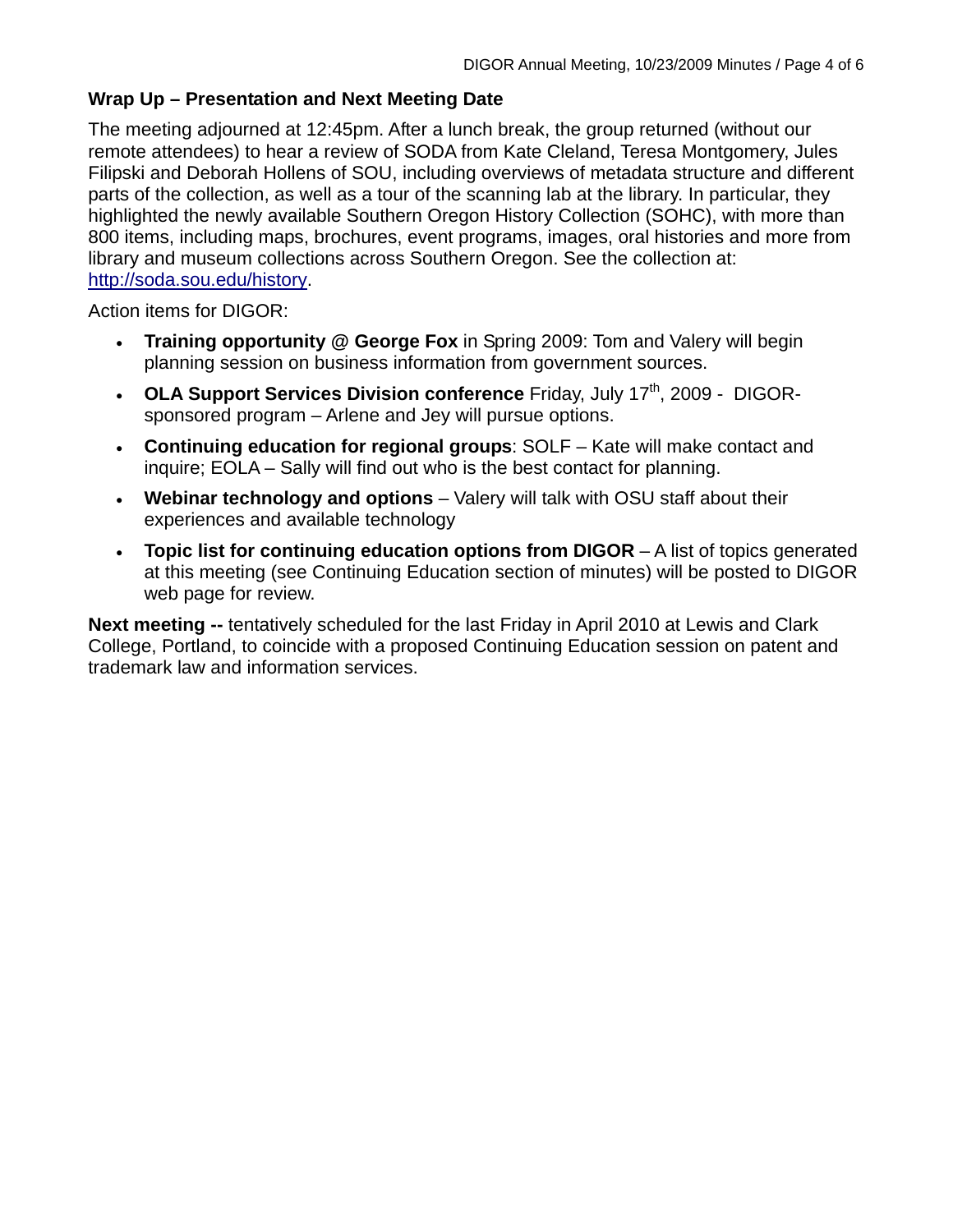*Report from 2009 Federal Depository Library Conference Handout by Arlene Weible Oregon's Regional Federal Depository Coordinator October 2009* 

GPO's funding for the FDLP has increased in FY2010 to 40 million dollars. Part of the money is allocated to the following special projects:

- o Increasing data storage capacity
- o Development of education modules
- o Replacement of legacy systems (primarily systems that manage item numbers, depository selections, shipment information)
- o Increase cataloging production
- o Consultant to prepare report on future models of the FDLP

GPO will be working to enhance the PURL server to assure that there is real time redundancy to prevent total system failure such as the one experienced in Aug-Sep 2009.

GPO is collaborating with NARA and LC to develop goals for President Obama's government transparency initiative. Primary attention is placed on opening up and enhancing access to legislative data, such as:

- o Developing API's to enable data "mashups"
- o Developing a public domain citation standard
- o Allowing digital deposit in libraries
- $\circ$  Create a "point in time" system that will allow a user to know what laws were in affect on a given date

The project to open up the PACER database to the general public is being restarted after some initial setbacks. The Association of American Law Libraries (AALL) will help shape the new project.

GPO has changed direction in its digitization initiatives. It will place more emphasis on coordinating existing projects among depository libraries, rather than creating a comprehensive collection of historical digital material. It encourages all libraries to register their projects at<http://registry.fdlp.gov/>

Several digitization projects were discussed, such as the CIC-Google project, which is digitizing 85,000 documents from the University of Minnesota's collection and depositing the files in the HathiTrust repository. The Greater Western Library Alliance is working on digitizing specific series of technical reports. Of note is that material with oversize pages (such as map fold outs) are not included in either project.

ASERL, a consortium of Southeastern research libraries, is working to put together complete inventories of depository material from the Works Progress Administration and the Dept. of Education. They also have grant money to work on cataloging the material.

GPO is writing requirements for a new system to replace the management of item numbers and depository selections. New models being discussed are the ability to select material by subject, geography, or format. It would also allow for item selection changes at least twice a year.

GPO Operations staff asked us to remind depository staff to use the web claiming forms only for material missing from shipments. Report gaps in the receipt of serial issues through the askGPO service.

GPO's project to digitize their historic shelflist is progressing. About 840 records have been